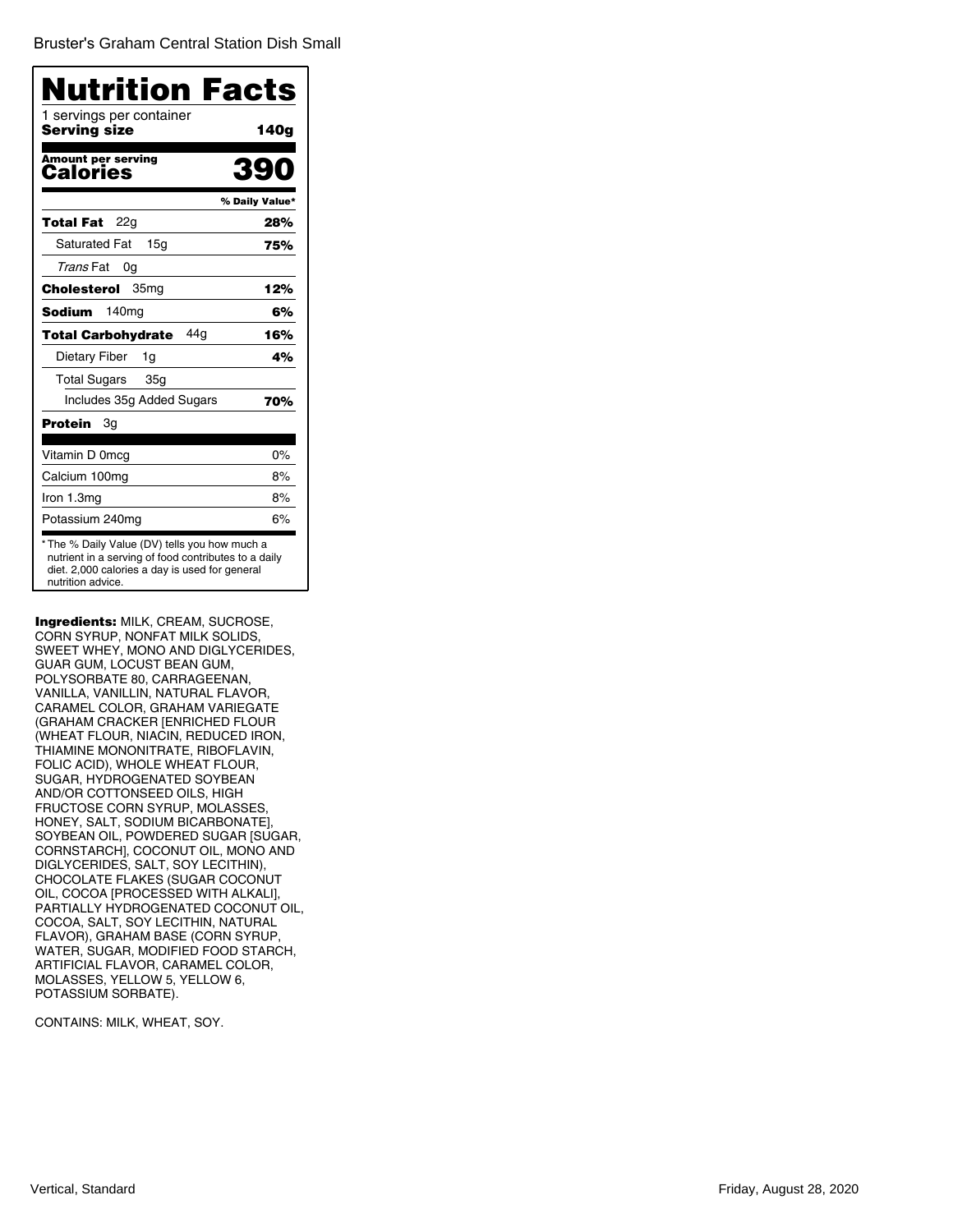Brusters Graham Central Station Dish Regular

| <b>Nutrition Facts</b>                   |                |
|------------------------------------------|----------------|
| 1 servings per container<br>Serving size | 210g           |
| <b>Amount per serving</b><br>Calories    |                |
|                                          | % Daily Value* |
| 33g<br>Total Fat                         | 42%            |
| <b>Saturated Fat</b><br>22g              | 110%           |
| Trans Fat<br>0g                          |                |
| Cholesterol<br>55 <sub>mg</sub>          | 18%            |
| Sodium<br>210 <sub>mg</sub>              | 9%             |
| 67g<br><b>Total Carbohydrate</b>         | 24%            |
| Dietary Fiber<br>2g                      | 7%             |
| <b>Total Sugars</b><br>53g               |                |
| Includes 53g Added Sugars                | 106%           |
| Protein<br>5g                            |                |
| Vitamin D 0mcg                           | 0%             |
| Calcium 160mg                            | 10%            |
| Iron 2.0mg                               | 10%            |
| Potassium 350mg                          | 8%             |

Ingredients: MILK, CREAM, SUCROSE, CORN SYRUP, NONFAT MILK SOLIDS, SWEET WHEY, MONO AND DIGLYCERIDES, GUAR GUM, LOCUST BEAN GUM, POLYSORBATE 80, CARRAGEENAN, VANILLA, VANILLIN, NATURAL FLAVOR, CARAMEL COLOR, GRAHAM VARIEGATE (GRAHAM CRACKER [ENRICHED FLOUR (WHEAT FLOUR, NIACIN, REDUCED IRON, THIAMINE MONONITRATE, RIBOFLAVIN, FOLIC ACID), WHOLE WHEAT FLOUR, SUGAR, HYDROGENATED SOYBEAN AND/OR COTTONSEED OILS, HIGH FRUCTOSE CORN SYRUP, MOLASSES, HONEY, SALT, SODIUM BICARBONATE], SOYBEAN OIL, POWDERED SUGAR [SUGAR, CORNSTARCH], COCONUT OIL, MONO AND DIGLYCERIDES, SALT, SOY LECITHIN), CHOCOLATE FLAKES (SUGAR COCONUT OIL, COCOA [PROCESSED WITH ALKALI], PARTIALLY HYDROGENATED COCONUT OIL, COCOA, SALT, SOY LECITHIN, NATURAL FLAVOR), GRAHAM BASE (CORN SYRUP, WATER, SUGAR, MODIFIED FOOD STARCH, ARTIFICIAL FLAVOR, CARAMEL COLOR, MOLASSES, YELLOW 5, YELLOW 6, POTASSIUM SORBATE).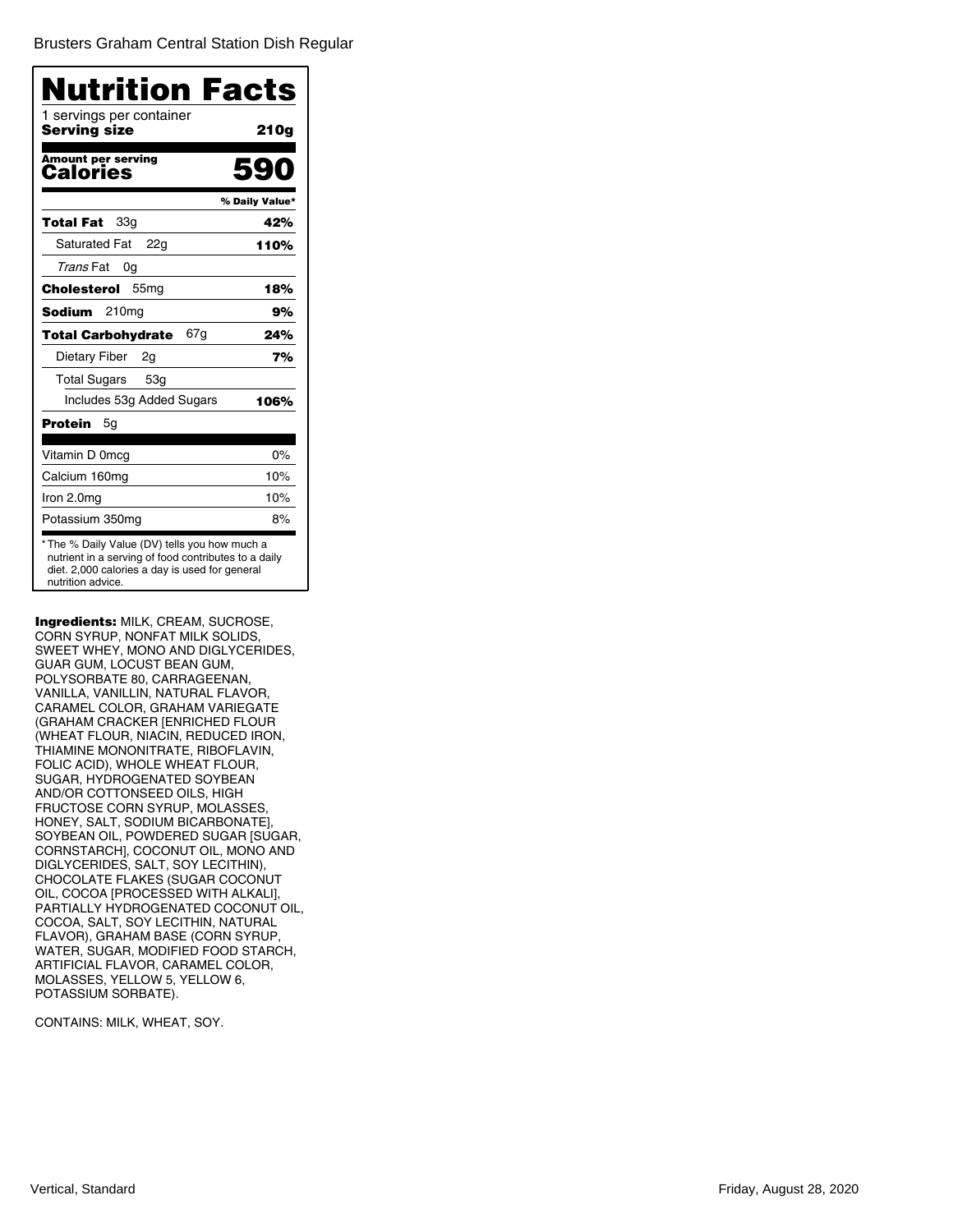Bruster's Graham Central Station Dish Large

| Nutrition Facts                          |                |
|------------------------------------------|----------------|
| 1 servings per container<br>Serving size | 280g           |
| <b>Amount per serving</b><br>Calories    | 780            |
|                                          | % Daily Value* |
| 44 q<br>Total Fat                        | 56%            |
| <b>Saturated Fat</b><br>30g              | 150%           |
| Trans Fat<br>0.5g                        |                |
| 70 <sub>mq</sub><br>Cholesterol          | 23%            |
| Sodium<br>280mg                          | 12%            |
| 89g<br><b>Total Carbohydrate</b>         | 32%            |
| Dietary Fiber<br>3g                      | 11%            |
| <b>Total Sugars</b><br>71g               |                |
| Includes 71g Added Sugars                | 142%           |
| Protein<br>7g                            |                |
| Vitamin D 0mcg                           | 0%             |
| Calcium 210mg                            | 15%            |
| Iron 2.7mg                               | 15%            |
| Potassium 470mg                          | 10%            |

Ingredients: MILK, CREAM, SUCROSE, CORN SYRUP, NONFAT MILK SOLIDS, SWEET WHEY, MONO AND DIGLYCERIDES, GUAR GUM, LOCUST BEAN GUM, POLYSORBATE 80, CARRAGEENAN, VANILLA, VANILLIN, NATURAL FLAVOR, CARAMEL COLOR, GRAHAM VARIEGATE (GRAHAM CRACKER [ENRICHED FLOUR (WHEAT FLOUR, NIACIN, REDUCED IRON, THIAMINE MONONITRATE, RIBOFLAVIN, FOLIC ACID), WHOLE WHEAT FLOUR, SUGAR, HYDROGENATED SOYBEAN AND/OR COTTONSEED OILS, HIGH FRUCTOSE CORN SYRUP, MOLASSES, HONEY, SALT, SODIUM BICARBONATE], SOYBEAN OIL, POWDERED SUGAR [SUGAR, CORNSTARCH], COCONUT OIL, MONO AND DIGLYCERIDES, SALT, SOY LECITHIN), CHOCOLATE FLAKES (SUGAR COCONUT OIL, COCOA [PROCESSED WITH ALKALI], PARTIALLY HYDROGENATED COCONUT OIL, COCOA, SALT, SOY LECITHIN, NATURAL FLAVOR), GRAHAM BASE (CORN SYRUP, WATER, SUGAR, MODIFIED FOOD STARCH, ARTIFICIAL FLAVOR, CARAMEL COLOR, MOLASSES, YELLOW 5, YELLOW 6, POTASSIUM SORBATE).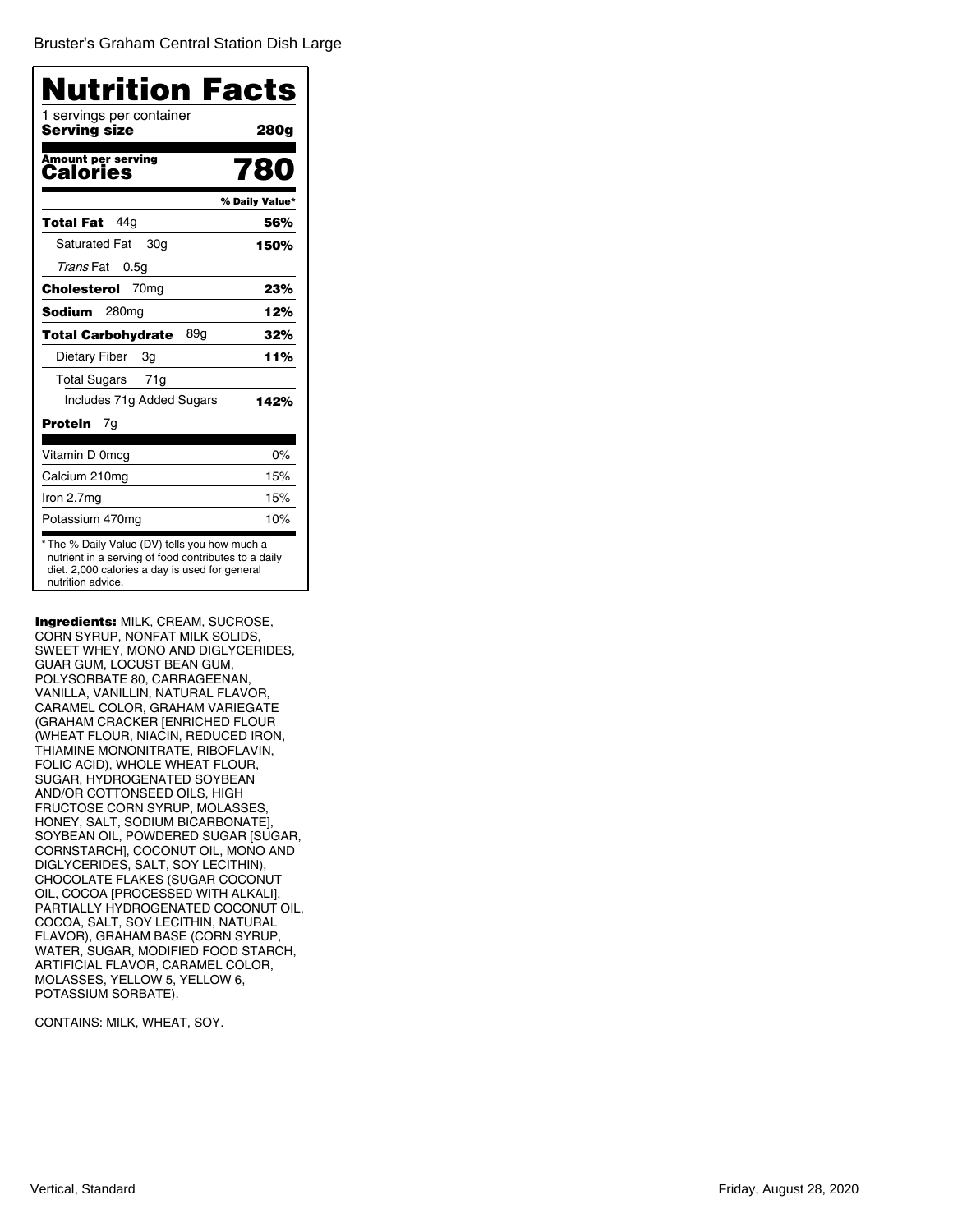| 1 servings per container                |                |
|-----------------------------------------|----------------|
| Serving size                            | 146g           |
| <b>Amount per serving</b><br>Calories   | 410            |
|                                         | % Daily Value* |
| 22g<br>Total Fat                        | 28%            |
| <b>Saturated Fat</b><br>15 <sub>q</sub> | 75%            |
| Trans Fat<br>0g                         |                |
| Cholesterol<br>35 <sub>mg</sub>         | 12%            |
| 150 <sub>mg</sub><br>Sodium             | 7%             |
| 49g<br>Total Carbohydrate               | 18%            |
| Dietary Fiber<br>1g                     | 4%             |
| Total Sugars<br>36a                     |                |
| Includes 36g Added Sugars               | 72%            |
| Protein<br>4g                           |                |
| Vitamin D 0mcg                          | 0%             |
| Calcium 110mg                           | 8%             |
| Iron 1.6mg                              | 8%             |
| Potassium 240mg                         | 6%             |

Bruster's Graham Central Station Cake Cone Small

Ingredients: MILK, CREAM, SUCROSE, CORN SYRUP, NONFAT MILK SOLIDS, SWEET WHEY, MONO AND DIGLYCERIDES, GUAR GUM, LOCUST BEAN GUM, POLYSORBATE 80, CARRAGEENAN, VANILLA, VANILLIN, NATURAL FLAVOR, CARAMEL COLOR, GRAHAM VARIEGATE (GRAHAM CRACKER [ENRICHED FLOUR (WHEAT FLOUR, NIACIN, REDUCED IRON, THIAMINE MONONITRATE, RIBOFLAVIN, FOLIC ACID), WHOLE WHEAT FLOUR, SUGAR, HYDROGENATED SOYBEAN AND/OR COTTONSEED OILS, HIGH FRUCTOSE CORN SYRUP, MOLASSES, HONEY, SALT, SODIUM BICARBONATE], SOYBEAN OIL, POWDERED SUGAR [SUGAR, CORNSTARCH], COCONUT OIL, MONO AND DIGLYCERIDES, SALT, SOY LECITHIN), CHOCOLATE FLAKES (SUGAR COCONUT OIL, COCOA [PROCESSED WITH ALKALI], PARTIALLY HYDROGENATED COCONUT OIL, COCOA, SALT, SOY LECITHIN, NATURAL FLAVOR), GRAHAM BASE (CORN SYRUP, WATER, SUGAR, MODIFIED FOOD STARCH, ARTIFICIAL FLAVOR, CARAMEL COLOR, MOLASSES, YELLOW 5, YELLOW 6, POTASSIUM SORBATE), CAKE CONE (ENRICHED WHEAT FLOUR [CONTAINS NIACIN, REDUCED IRON, THIAMINE MONONITRATE, RIBOFLAVIN, FOLIC ACID], TAPIOCA FLOUR, SUGAR, VEGETABLE OIL SHORTENING [SOYBEAN OIL OR CANOLA OIL, MODIFIED PALM OIL, SOY LECITHIN, AND/OR PARTIALLY HYDROGENATED SOYBEAN OIL], LEAVENING [SODIUM BICARBONATE, AMMONIUM BICARBONATE], SALT, NATURAL FLAVOR, ANNATTO [VEGETABLE COLOR]).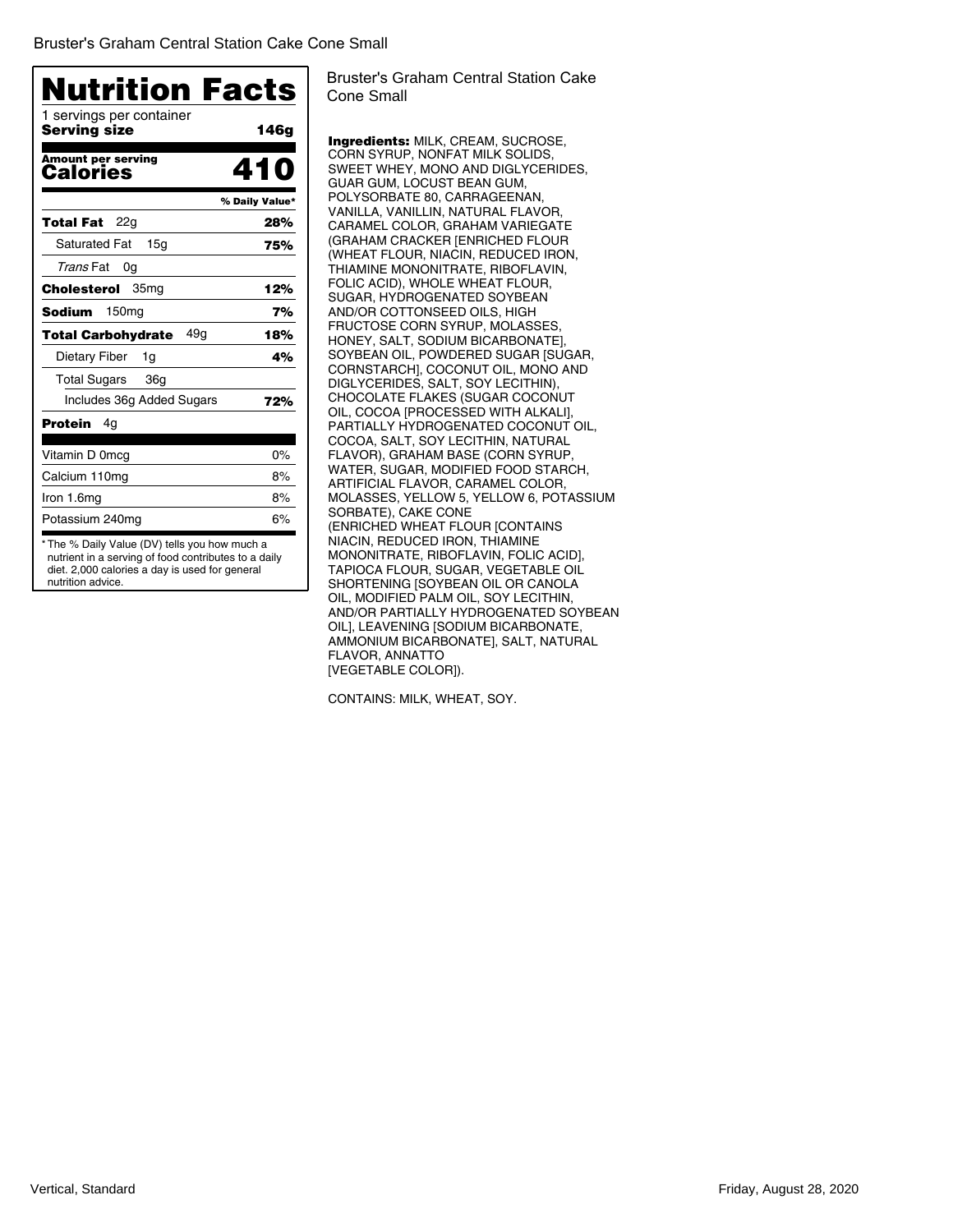| 1 servings per container<br>Serving size     | 216g           |
|----------------------------------------------|----------------|
|                                              |                |
| <b>Amount per serving</b><br><b>Calories</b> | 610            |
|                                              | % Daily Value* |
| 33 <sub>q</sub><br>Total Fat                 | 42%            |
| <b>Saturated Fat</b><br>22a                  | 110%           |
| Trans Fat<br>0g                              |                |
| 55 <sub>mg</sub><br>Cholesterol              | 18%            |
| Sodium<br>220mg                              | 10%            |
| 72g<br><b>Total Carbohydrate</b>             | 26%            |
| Dietary Fiber<br>2g                          | 7%             |
| <b>Total Sugars</b><br>53 <sub>q</sub>       |                |
| Includes 53g Added Sugars                    | 106%           |
| Protein<br>6g                                |                |
| Vitamin D 0mcg                               | $0\%$          |
| Calcium 160mg                                | 10%            |
| Iron 2.2mg                                   | 10%            |
| Potassium 360mg                              | 8%             |

diet. 2,000 calories a day is used for general nutrition advice.

Bruster's Graham Central Station Cake Cone Regular

Ingredients: MILK, CREAM, SUCROSE, CORN SYRUP, NONFAT MILK SOLIDS, SWEET WHEY, MONO AND DIGLYCERIDES, GUAR GUM, LOCUST BEAN GUM, POLYSORBATE 80, CARRAGEENAN, VANILLA, VANILLIN, NATURAL FLAVOR, CARAMEL COLOR, GRAHAM VARIEGATE (GRAHAM CRACKER [ENRICHED FLOUR (WHEAT FLOUR, NIACIN, REDUCED IRON, THIAMINE MONONITRATE, RIBOFLAVIN, FOLIC ACID), WHOLE WHEAT FLOUR, SUGAR, HYDROGENATED SOYBEAN AND/OR COTTONSEED OILS, HIGH FRUCTOSE CORN SYRUP, MOLASSES, HONEY, SALT, SODIUM BICARBONATE], SOYBEAN OIL, POWDERED SUGAR [SUGAR, CORNSTARCH], COCONUT OIL, MONO AND DIGLYCERIDES, SALT, SOY LECITHIN), CHOCOLATE FLAKES (SUGAR **COCONUT** OIL, COCOA [PROCESSED WITH ALKALI], PARTIALLY HYDROGENATED COCONUT OIL, COCOA, SALT, SOY LECITHIN, NATURAL FLAVOR), GRAHAM BASE (CORN SYRUP, WATER, SUGAR, MODIFIED FOOD STARCH, ARTIFICIAL FLAVOR, CARAMEL COLOR, MOLASSES, YELLOW 5, YELLOW 6, POTASSIUM SORBATE), CAKE CONE (ENRICHED WHEAT FLOUR [CONTAINS NIACIN, REDUCED IRON, THIAMINE MONONITRATE, RIBOFLAVIN, FOLIC ACID], TAPIOCA FLOUR, SUGAR, VEGETABLE OIL SHORTENING [SOYBEAN OIL OR CANOLA OIL, MODIFIED PALM OIL, SOY LECITHIN, AND/OR PARTIALLY HYDROGENATED SOYBEAN OIL], LEAVENING [SODIUM BICARBONATE, AMMONIUM BICARBONATE], SALT, NATURAL FLAVOR, ANNATTO [VEGETABLE COLOR]).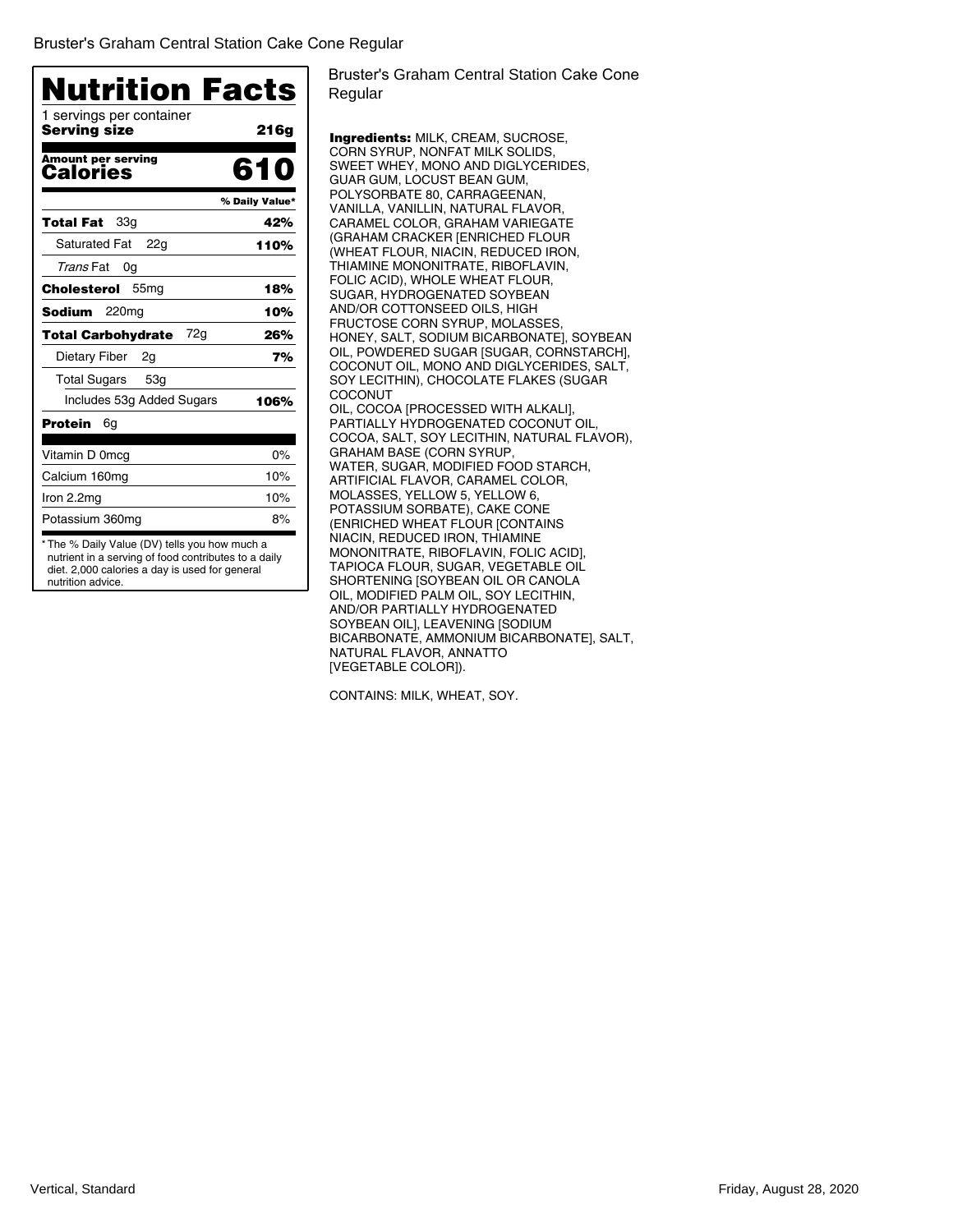| 1 servings per container                     |                |
|----------------------------------------------|----------------|
| Servina size                                 | 286g           |
| <b>Amount per serving</b><br><b>Calories</b> | 800            |
|                                              | % Daily Value* |
| 44a<br>Total Fat                             | 56%            |
| <b>Saturated Fat</b><br>30g                  | 150%           |
| Trans Fat<br>0.5g                            |                |
| 70 <sub>mg</sub><br>Cholesterol              | 23%            |
| 290 <sub>mg</sub><br>Sodium                  | 13%            |
| 94g<br>Total Carbohydrate                    | 34%            |
| Dietary Fiber<br>3g                          | 11%            |
| <b>Total Sugars</b><br>71g                   |                |
| Includes 71g Added Sugars                    | 142%           |
| Protein<br>7g                                |                |
| Vitamin D 0mcg                               | 0%             |
| Calcium 210mg                                | 15%            |
| Iron 2.9mg                                   | 15%            |
| Potassium 480mg                              | 10%            |

Bruster's Graham Central Station Cake Cone Large

Ingredients: MILK, CREAM, SUCROSE, CORN SYRUP, NONFAT MILK SOLIDS, SWEET WHEY, MONO AND DIGLYCERIDES, GUAR GUM, LOCUST BEAN GUM, POLYSORBATE 80, CARRAGEENAN, VANILLA, VANILLIN, NATURAL FLAVOR, CARAMEL COLOR, GRAHAM VARIEGATE (GRAHAM CRACKER [ENRICHED FLOUR (WHEAT FLOUR, NIACIN, REDUCED IRON, THIAMINE MONONITRATE, RIBOFLAVIN, FOLIC ACID), WHOLE WHEAT FLOUR, SUGAR, HYDROGENATED SOYBEAN AND/OR COTTONSEED OILS, HIGH FRUCTOSE CORN SYRUP, MOLASSES, HONEY, SALT, SODIUM BICARBONATE], SOYBEAN OIL, POWDERED SUGAR [SUGAR, CORNSTARCH], COCONUT OIL, MONO AND DIGLYCERIDES, SALT, SOY LECITHIN), CHOCOLATE FLAKES (SUGAR COCONUT OIL, COCOA [PROCESSED WITH ALKALI], PARTIALLY HYDROGENATED COCONUT OIL, COCOA, SALT, SOY LECITHIN, NATURAL FLAVOR), GRAHAM BASE (CORN SYRUP, WATER, SUGAR, MODIFIED FOOD STARCH, ARTIFICIAL FLAVOR, CARAMEL COLOR, MOLASSES, YELLOW 5, YELLOW 6, POTASSIUM SORBATE), CAKE CONE (ENRICHED WHEAT FLOUR [CONTAINS NIACIN, REDUCED IRON, THIAMINE MONONITRATE, RIBOFLAVIN, FOLIC ACID], TAPIOCA FLOUR, SUGAR, VEGETABLE OIL SHORTENING [SOYBEAN OIL OR CANOLA OIL, MODIFIED PALM OIL, SOY LECITHIN, AND/OR PARTIALLY HYDROGENATED SOYBEAN OIL], LEAVENING [SODIUM BICARBONATE, AMMONIUM BICARBONATE], SALT, NATURAL FLAVOR, ANNATTO [VEGETABLE COLOR]).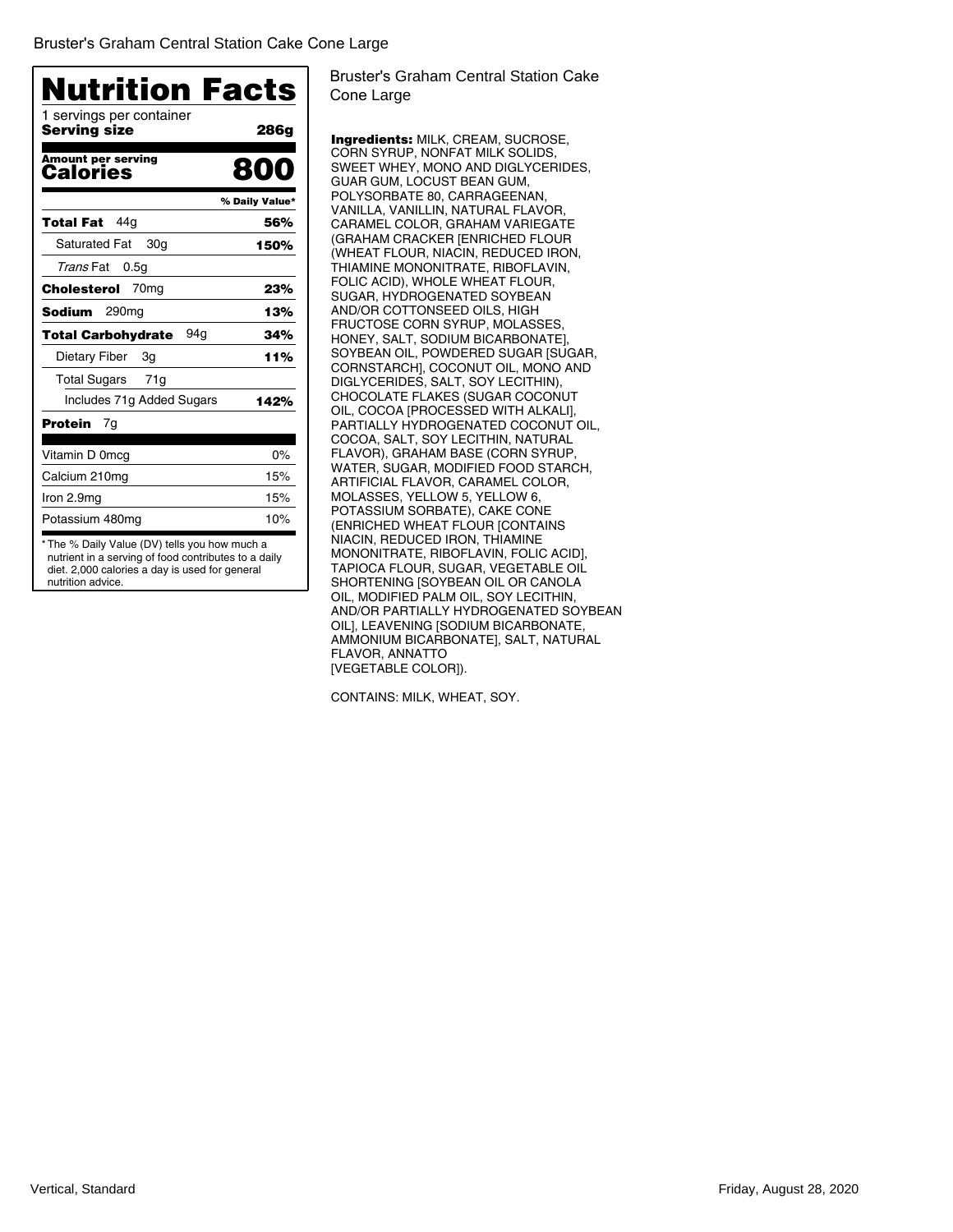| 1 servings per container                     |                |
|----------------------------------------------|----------------|
| Serving size                                 | 153g           |
| <b>Amount per serving</b><br>Calories        | 440            |
|                                              | % Daily Value* |
| 22g<br>Total Fat                             | 28%            |
| <b>Saturated Fat</b><br>15 <sub>q</sub>      | 75%            |
| Trans Fat<br>0g                              |                |
| Cholesterol<br>35mg                          | 12%            |
| 160 <sub>mg</sub><br>Sodium                  | 7%             |
| 56 <sub>q</sub><br><b>Total Carbohydrate</b> | 20%            |
| Dietary Fiber<br>1g                          | 4%             |
| <b>Total Sugars</b><br>40 <sub>g</sub>       |                |
| Includes 40g Added Sugars                    | 80%            |
| Protein<br>4g                                |                |
| Vitamin D 0mcg                               | $0\%$          |
| Calcium 110mg                                | 8%             |
| Iron 1.8mg                                   | 10%            |
| Potassium 260mg                              | 6%             |

Bruster's Graham Central Station Sugar Cone Small

Ingredients: MILK, CREAM, SUCROSE, CORN SYRUP, NONFAT MILK SOLIDS, SWEET WHEY, MONO AND DIGLYCERIDES, GUAR GUM, LOCUST BEAN GUM, POLYSORBATE 80, CARRAGEENAN, VANILLA, VANILLIN, NATURAL FLAVOR, CARAMEL COLOR, GRAHAM VARIEGATE (GRAHAM CRACKER [ENRICHED FLOUR (WHEAT FLOUR, NIACIN, REDUCED IRON, THIAMINE MONONITRATE, RIBOFLAVIN, FOLIC ACID), WHOLE WHEAT FLOUR, SUGAR, HYDROGENATED SOYBEAN AND/OR COTTONSEED OILS, HIGH FRUCTOSE CORN SYRUP, MOLASSES, HONEY, SALT, SODIUM BICARBONATE], SOYBEAN OIL, POWDERED SUGAR [SUGAR, CORNSTARCH], COCONUT OIL, MONO AND DIGLYCERIDES, SALT, SOY LECITHIN), CHOCOLATE FLAKES (SUGAR COCONUT OIL, COCOA [PROCESSED WITH ALKALI], PARTIALLY HYDROGENATED COCONUT OIL, COCOA, SALT, SOY LECITHIN, NATURAL FLAVOR), GRAHAM BASE (CORN SYRUP, WATER, SUGAR, MODIFIED FOOD STARCH, ARTIFICIAL FLAVOR, CARAMEL COLOR, MOLASSES, YELLOW 5, YELLOW 6, POTASSIUM SORBATE), SUGAR CONE (ENRICHED WHEAT FLOUR [CONTAINS NIACIN, REDUCED IRON, THIAMINE MONONITRATE, RIBOFLAVIN, FOLIC ACID], BROWN SUGAR, VEGETABLE OIL SHORTENING [SOYBEAN OIL OR CANOLA OIL, MODIFIED PALM OIL, SOY LECITHIN, AND/OR PARTIALLY HYDROGENATED SOYBEAN OIL], OAT FIBER AND/OR VEGETABLE FIBER, SALT, CARAMEL COLOR, ARTIFICIAL FLAVOR, SOY LECITHIN).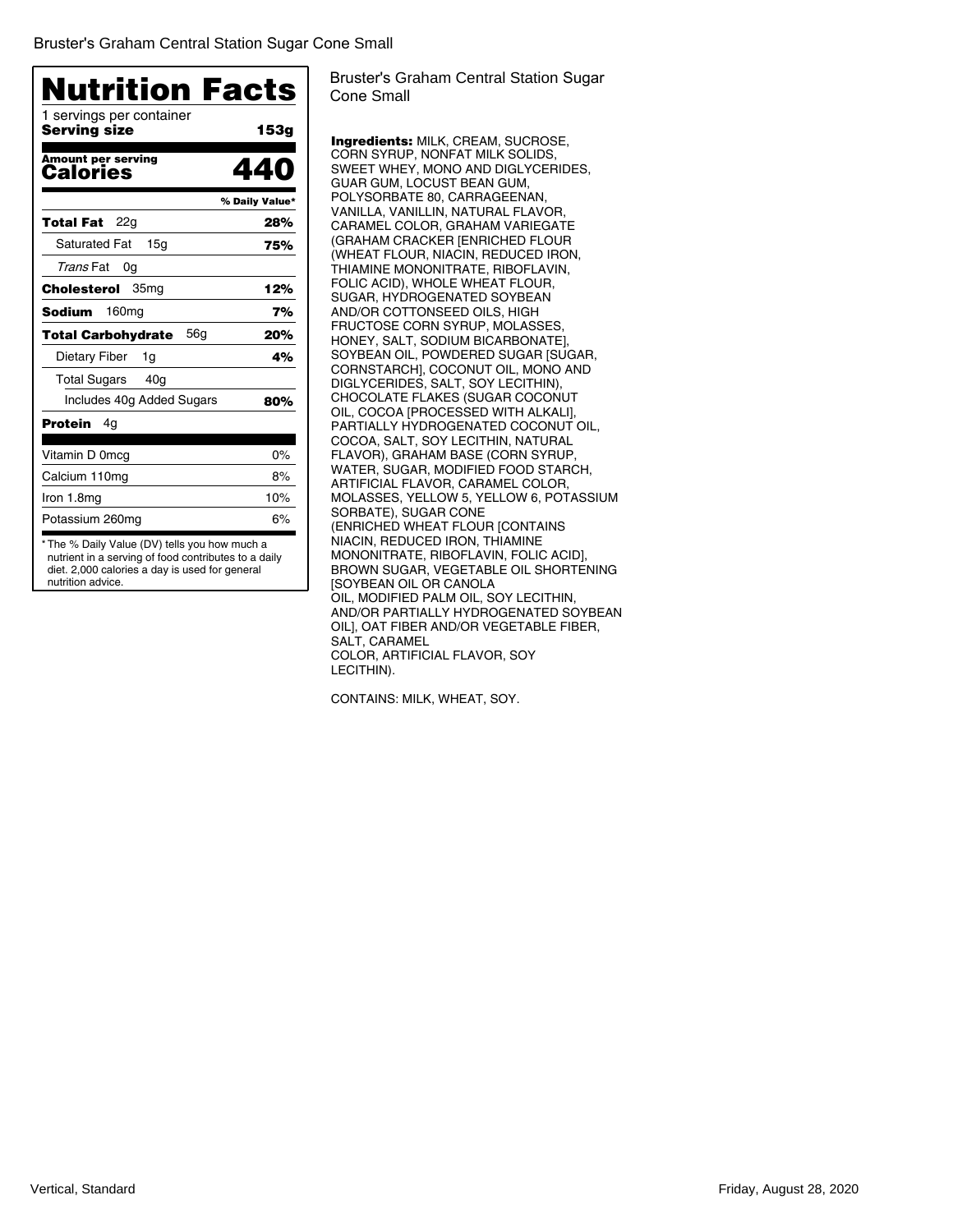| 1 servings per container<br>Servina size | 223g           |
|------------------------------------------|----------------|
|                                          |                |
| Amount per serving<br><b>Calories</b>    | 640            |
|                                          | % Daily Value* |
| 33a<br>Total Fat                         | 42%            |
| <b>Saturated Fat</b><br>22a              | 110%           |
| Trans Fat<br>0g                          |                |
| 55 <sub>mg</sub><br>Cholesterol          | 18%            |
| <b>Sodium</b><br>230 <sub>mg</sub>       | 10%            |
| <b>Total Carbohydrate</b><br>78g         | 28%            |
| Dietary Fiber<br>2g                      | 7%             |
| Total Sugars<br>57g                      |                |
| Includes 57g Added Sugars                | 114%           |
| <b>Protein</b><br>6g                     |                |
| Vitamin D 0mcg                           | $0\%$          |
| Calcium 160mg                            | 10%            |
| Iron 2.4mg                               | 15%            |
| Potassium 380mg                          | 8%             |

Bruster's Graham Central Station Sugar Cone Regular

Ingredients: MILK, CREAM, SUCROSE, CORN SYRUP, NONFAT MILK SOLIDS, SWEET WHEY, MONO AND DIGLYCERIDES, GUAR GUM, LOCUST BEAN GUM, POLYSORBATE 80, CARRAGEENAN, VANILLA, VANILLIN, NATURAL FLAVOR, CARAMEL COLOR, GRAHAM VARIEGATE (GRAHAM CRACKER [ENRICHED FLOUR (WHEAT FLOUR, NIACIN, REDUCED IRON, THIAMINE MONONITRATE, RIBOFLAVIN, FOLIC ACID), WHOLE WHEAT FLOUR, SUGAR, HYDROGENATED SOYBEAN AND/OR COTTONSEED OILS, HIGH FRUCTOSE CORN SYRUP, MOLASSES, HONEY, SALT, SODIUM BICARBONATE], SOYBEAN OIL, POWDERED SUGAR [SUGAR, CORNSTARCH], COCONUT OIL, MONO AND DIGLYCERIDES, SALT, SOY LECITHIN), CHOCOLATE FLAKES (SUGAR COCONUT OIL, COCOA [PROCESSED WITH ALKALI], PARTIALLY HYDROGENATED COCONUT OIL, COCOA, SALT, SOY LECITHIN, NATURAL FLAVOR), GRAHAM BASE (CORN SYRUP, WATER, SUGAR, MODIFIED FOOD STARCH, ARTIFICIAL FLAVOR, CARAMEL COLOR, MOLASSES, YELLOW 5, YELLOW 6, POTASSIUM SORBATE), SUGAR CONE (ENRICHED WHEAT FLOUR [CONTAINS NIACIN, REDUCED IRON, THIAMINE MONONITRATE, RIBOFLAVIN, FOLIC ACID], BROWN SUGAR, VEGETABLE OIL SHORTENING [SOYBEAN OIL OR CANOLA OIL, MODIFIED PALM OIL, SOY LECITHIN, AND/OR PARTIALLY HYDROGENATED SOYBEAN OIL], OAT FIBER AND/OR VEGETABLE FIBER, SALT, CARAMEL COLOR, ARTIFICIAL FLAVOR, SOY LECITHIN).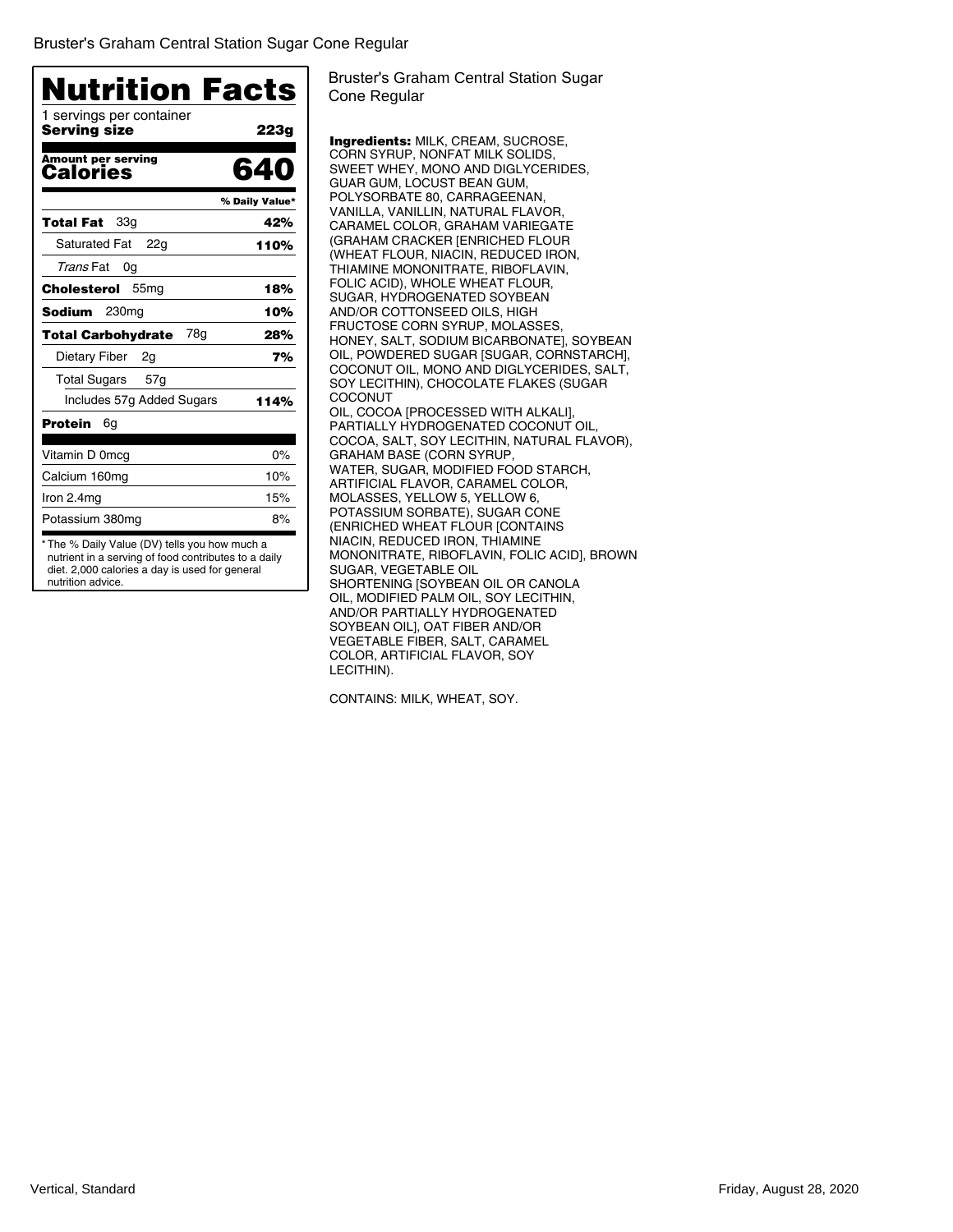| <b>Nutrition Facts</b>                        |                |
|-----------------------------------------------|----------------|
| 1 servings per container<br>Serving size      | 293g           |
| <b>Amount per serving</b><br>Calories         | 830            |
|                                               | % Daily Value* |
| 45a<br>Total Fat                              | 58%            |
| <b>Saturated Fat</b><br>30g                   | 150%           |
| Trans Fat<br>0.5g                             |                |
| 70 <sub>mq</sub><br>Cholesterol               | 23%            |
| 300 <sub>mg</sub><br><b>Sodium</b>            | 13%            |
| 100 <sub>q</sub><br><b>Total Carbohydrate</b> | 36%            |
| Dietary Fiber<br>3g                           | 11%            |
| <b>Total Sugars</b><br>75q                    |                |
| Includes 75g Added Sugars                     | 150%           |
| Protein<br>8g                                 |                |
| Vitamin D 0mcg                                | 0%             |
| Calcium 220mg                                 | 15%            |
| Iron $3.1mg$                                  | 15%            |
| Potassium 490mg                               | 10%            |

diet. 2,000 calories a day is used for general nutrition advice.

Bruster's Graham Central Station Sugar Cone Large

Ingredients: MILK, CREAM, SUCROSE, CORN SYRUP, NONFAT MILK SOLIDS, SWEET WHEY, MONO AND DIGLYCERIDES, GUAR GUM, LOCUST BEAN GUM, POLYSORBATE 80, CARRAGEENAN, VANILLA, VANILLIN, NATURAL FLAVOR, CARAMEL COLOR, GRAHAM VARIEGATE (GRAHAM CRACKER [ENRICHED FLOUR (WHEAT FLOUR, NIACIN, REDUCED IRON, THIAMINE MONONITRATE, RIBOFLAVIN, FOLIC ACID), WHOLE WHEAT FLOUR, SUGAR, HYDROGENATED SOYBEAN AND/OR COTTONSEED OILS, HIGH FRUCTOSE CORN SYRUP, MOLASSES, HONEY, SALT, SODIUM BICARBONATE], SOYBEAN OIL, POWDERED SUGAR [SUGAR, CORNSTARCH], COCONUT OIL, MONO AND DIGLYCERIDES, SALT, SOY LECITHIN), CHOCOLATE FLAKES (SUGAR COCONUT OIL, COCOA [PROCESSED WITH ALKALI], PARTIALLY HYDROGENATED COCONUT OIL, COCOA, SALT, SOY LECITHIN, NATURAL FLAVOR), GRAHAM BASE (CORN SYRUP, WATER, SUGAR, MODIFIED FOOD STARCH, ARTIFICIAL FLAVOR, CARAMEL COLOR, MOLASSES, YELLOW 5, YELLOW 6, POTASSIUM SORBATE), SUGAR CONE (ENRICHED WHEAT FLOUR [CONTAINS NIACIN, REDUCED IRON, THIAMINE MONONITRATE, RIBOFLAVIN, FOLIC ACID], BROWN SUGAR, VEGETABLE OIL SHORTENING [SOYBEAN OIL OR CANOLA OIL, MODIFIED PALM OIL, SOY LECITHIN, AND/OR PARTIALLY HYDROGENATED SOYBEAN OIL], OAT FIBER AND/OR VEGETABLE FIBER, SALT, CARAMEL COLOR, ARTIFICIAL FLAVOR, SOY LECITHIN).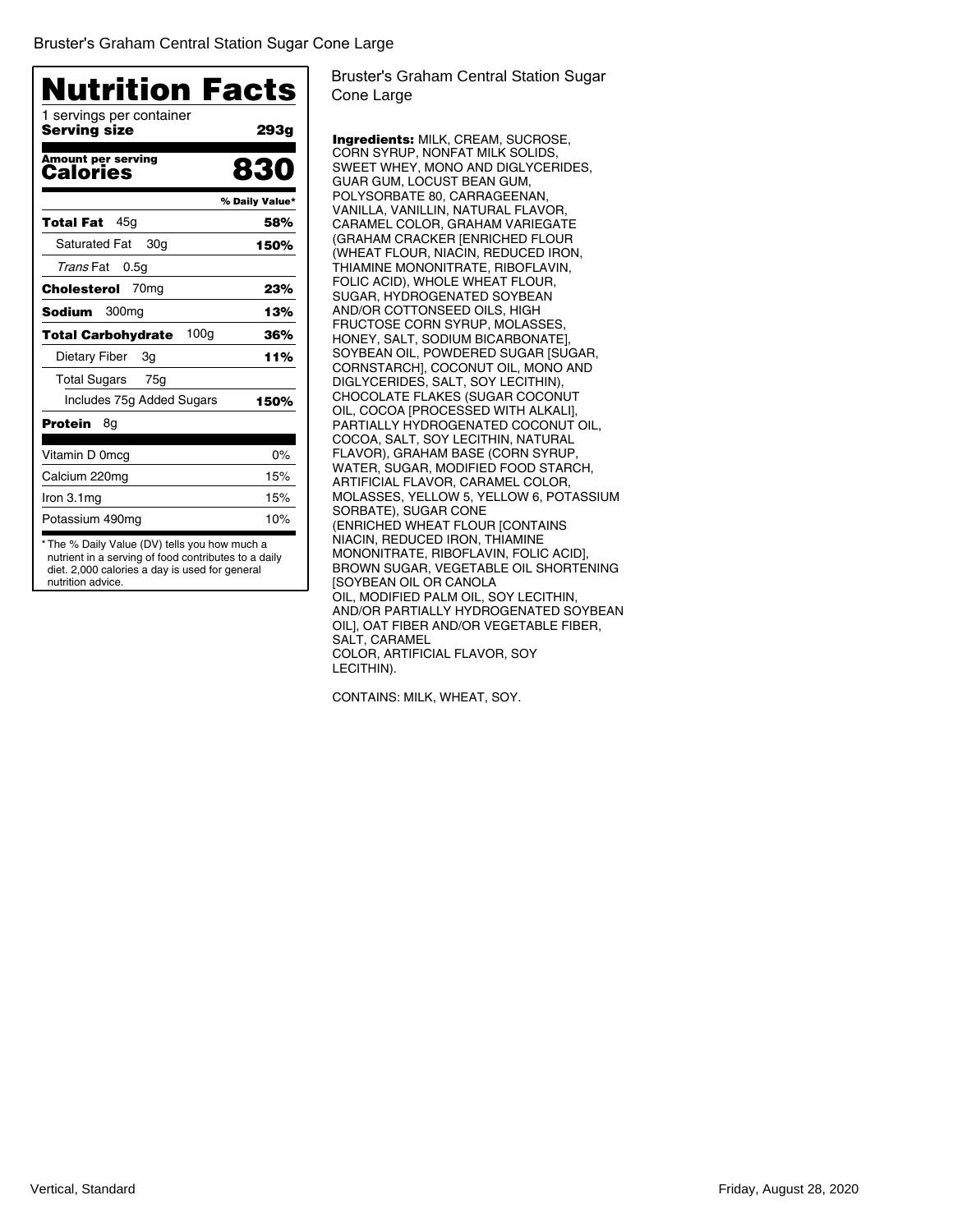| <b>Nutrition Facts</b>                   |                |
|------------------------------------------|----------------|
| 1 servings per container<br>Serving size | 170g           |
| <b>Amount per serving</b><br>Calories    | 520            |
|                                          | % Daily Value* |
| 25a<br>Total Fat                         | 32%            |
| <b>Saturated Fat</b><br>15 <sub>q</sub>  | 75%            |
| Trans Fat<br>0g                          |                |
| Cholesterol<br>35mg                      | 12%            |
| 140 <sub>mg</sub><br>Sodium              | 6%             |
| 68g<br><b>Total Carbohydrate</b>         | 25%            |
| Dietary Fiber<br>1g                      | 4%             |
| <b>Total Sugars</b><br>47g               |                |
| Includes 47g Added Sugars                | 94%            |
| Protein<br>5g                            |                |
| Vitamin D 0mcg                           | $0\%$          |
| Calcium 110mg                            | 8%             |
| Iron $2.1mg$                             | 10%            |
| Potassium 260mg                          | 6%             |

Bruster's Graham Central Station Waffe Cone Small

Ingredients: MILK, CREAM, SUCROSE, CORN SYRUP, NONFAT MILK SOLIDS, SWEET WHEY, MONO AND DIGLYCERIDES, GUAR GUM, LOCUST BEAN GUM, POLYSORBATE 80, CARRAGEENAN, VANILLA, VANILLIN, NATURAL FLAVOR, CARAMEL COLOR, GRAHAM VARIEGATE (GRAHAM CRACKER [ENRICHED FLOUR (WHEAT FLOUR, NIACIN, REDUCED IRON, THIAMINE MONONITRATE, RIBOFLAVIN, FOLIC ACID), WHOLE WHEAT FLOUR, SUGAR, HYDROGENATED SOYBEAN AND/OR COTTONSEED OILS, HIGH FRUCTOSE CORN SYRUP, MOLASSES, HONEY, SALT, SODIUM BICARBONATE], SOYBEAN OIL, POWDERED SUGAR [SUGAR, CORNSTARCH], COCONUT OIL, MONO AND DIGLYCERIDES, SALT, SOY LECITHIN), CHOCOLATE FLAKES (SUGAR COCONUT OIL, COCOA [PROCESSED WITH ALKALI], PARTIALLY HYDROGENATED COCONUT OIL, COCOA, SALT, SOY LECITHIN, NATURAL FLAVOR), GRAHAM BASE (CORN SYRUP, WATER, SUGAR, MODIFIED FOOD STARCH, ARTIFICIAL FLAVOR, CARAMEL COLOR, MOLASSES, YELLOW 5, YELLOW 6, POTASSIUM SORBATE), WAFFLE CONE (ENRICHED WHEAT FLOUR [CONTAINS NIACIN, REDUCED IRON, THIAMINE MONONITRATE, RIBOFLAVIN, FOLIC ACID], SUGAR, VEGETABLE SHORTENING [CONTAINING PARTIALLY HYDROGENATED SOYBEAN AND COTTONSEED OILS], WHOLE EGG, ARTIFICIAL FLAVOR [INCLUDING MALTODEXTRIN, MODIFIED CORNSTARCH, BUTTER, BUTTERMILK], DEXTROSE, SOY LECITHIN).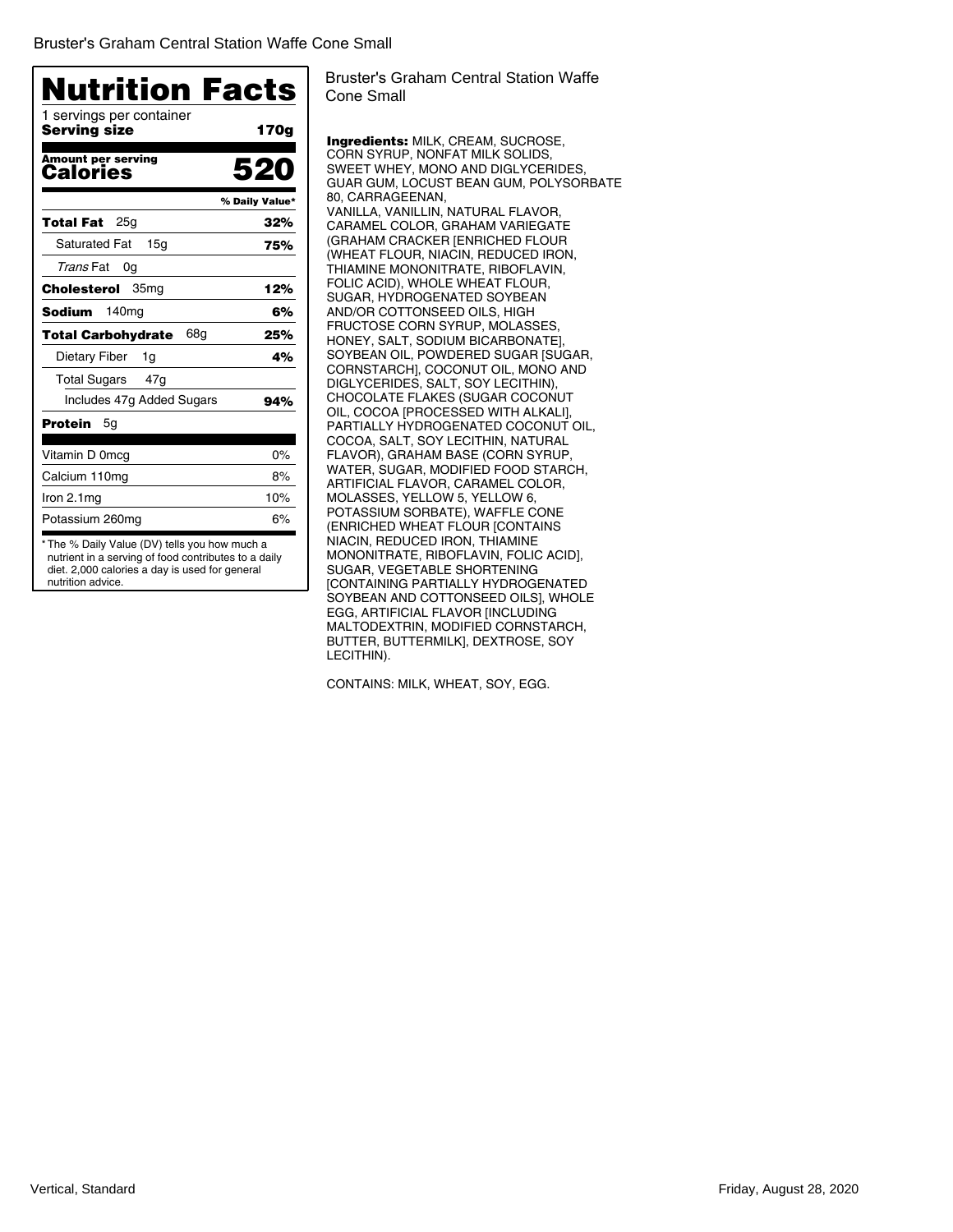| <b>Nutrition Facts</b><br>1 servings per container |                |
|----------------------------------------------------|----------------|
| Serving size                                       | 240g           |
| <b>Amount per serving</b><br>Calories              | 710            |
|                                                    | % Daily Value* |
| 36g<br>Total Fat                                   | 46%            |
| <b>Saturated Fat</b><br>22g                        | 110%           |
| Trans Fat<br>0g                                    |                |
| Cholesterol<br>55 <sub>mg</sub>                    | 18%            |
| 210 <sub>mg</sub><br>Sodium                        | 9%             |
| 91a<br>Total Carbohydrate                          | 33%            |
| Dietary Fiber<br>2g                                | 7%             |
| Total Sugars<br>65g                                |                |
| Includes 65g Added Sugars                          | 130%           |
| Protein<br>7g                                      |                |
| Vitamin D 0mcg                                     | $0\%$          |
| Calcium 160mg                                      | 10%            |
| Iron 2.7mg                                         | 15%            |
| Potassium 380mg                                    | 8%             |

Bruster's Graham Central Station Waffe Cone Regular

Ingredients: MILK, CREAM, SUCROSE, CORN SYRUP, NONFAT MILK SOLIDS, SWEET WHEY, MONO AND DIGLYCERIDES, GUAR GUM, LOCUST BEAN GUM, POLYSORBATE 80, CARRAGEENAN, VANILLA, VANILLIN, NATURAL FLAVOR, CARAMEL COLOR, GRAHAM VARIEGATE (GRAHAM CRACKER [ENRICHED FLOUR (WHEAT FLOUR, NIACIN, REDUCED IRON, THIAMINE MONONITRATE, RIBOFLAVIN, FOLIC ACID), WHOLE WHEAT FLOUR, SUGAR, HYDROGENATED SOYBEAN AND/OR COTTONSEED OILS, HIGH FRUCTOSE CORN SYRUP, MOLASSES, HONEY, SALT, SODIUM BICARBONATE], SOYBEAN OIL, POWDERED SUGAR [SUGAR, CORNSTARCH], COCONUT OIL, MONO AND DIGLYCERIDES, SALT, SOY LECITHIN), CHOCOLATE FLAKES (SUGAR COCONUT OIL, COCOA [PROCESSED WITH ALKALI], PARTIALLY HYDROGENATED COCONUT OIL, COCOA, SALT, SOY LECITHIN, NATURAL FLAVOR), GRAHAM BASE (CORN SYRUP, WATER, SUGAR, MODIFIED FOOD STARCH, ARTIFICIAL FLAVOR, CARAMEL COLOR, MOLASSES, YELLOW 5, YELLOW 6, POTASSIUM SORBATE), WAFFLE CONE (ENRICHED WHEAT FLOUR [CONTAINS NIACIN, REDUCED IRON, THIAMINE MONONITRATE, RIBOFLAVIN, FOLIC ACID], SUGAR, VEGETABLE SHORTENING [CONTAINING PARTIALLY HYDROGENATED SOYBEAN AND COTTONSEED OILS], WHOLE EGG, ARTIFICIAL FLAVOR [INCLUDING MALTODEXTRIN, MODIFIED CORNSTARCH, BUTTER, BUTTERMILK], DEXTROSE, SOY LECITHIN).